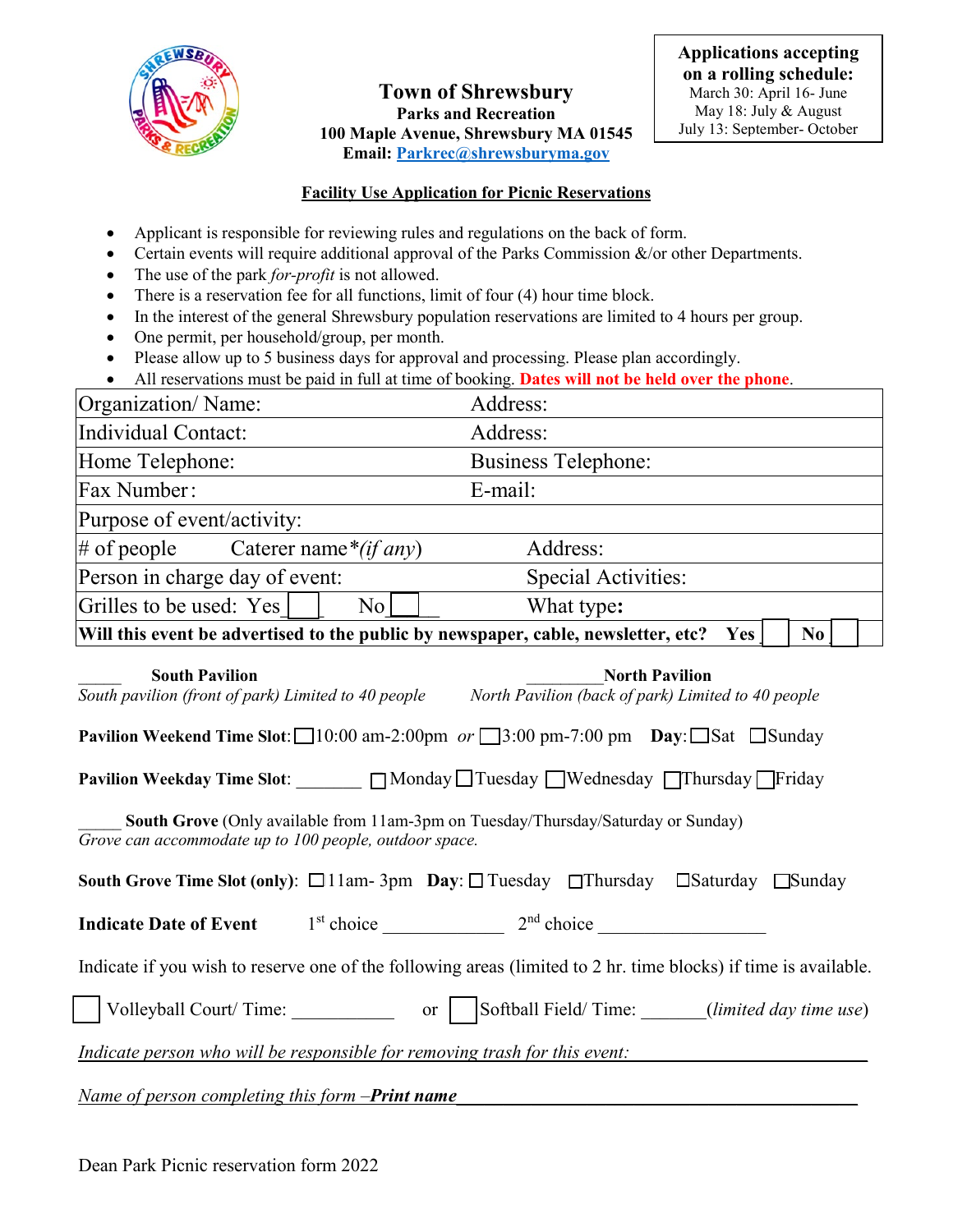# *SHREWSBURY PARKS & RECREATION* **Facility Permit Rules and Regulations**

### FEES & BOOKING

All fees must be paid in full prior to receiving your permit. Reservations will not be held over the phone and must be done in person. Please keep your permit on hand during your use.

### ALCOHOL OR GLASS CONTAINERS

Alcohol or glass containers are not allowed in the park.

### FIRES

Open fires are not allowed in the park.

## CLAM BAKES

Clam bakes/lobster bakes are not allowed in the parks.

## GRILLES

Grilles are allowed by permit at South Pavilion, South Picnic Grove, and North Pavilion. Do not place grilles near any structures or trees. Grilles must be attended to at all times. Grilles are not allowed in any other area. No charcoal allowed to be dumped on the grounds.

CANCELLATIONS/REFUNDS Refer to refund policy on next page.

#### RAIN DATES

Rain dates are not booked in advance. Call and reschedule if you are rained out within two (2) business days.

#### ACTIVITIES

Groups using the picnic facilities must not interfere with the athletic activities scheduled on the fields. There will be no cookouts allowed during scheduled parks & recreation programs or events. Certain activities/events will require the approval of the Park Commission and/or may require a Police detail.

#### **CLEAN UP AND TRASH**

Groups are responsible for removing their own trash from the picnic areas and leaving the area clean for the next group. Large groups/certain functions will be charged a damage/clean up deposit ahead of time. It will be refunded if the area is left clean and undamaged. Please bring your own trash bags. Clean tables before and after use.

#### SCHEDULES & MAINTENANCE

The town also reserves the right to cancel any function due to maintenance work that may need to be done in the area or due to scheduling conflicts beyond our control.

#### TIME IN & OUT

Do not arrive earlier than permit states or stay after permit ends so that others may enjoy the facilities.

## **MISC**

Signs or balloons on trees or structures are not allowed. No tent stakes or other items put in the ground without permission. No drones are allowed in the park.

#### PARKING

No unloading or loading along the roadways. Parking is first come, first serve.

#### **NO VENDORS**

Food vendors, ice cream trucks or other vendors are not allowed in the park. No amusements/inflatables or moonwalks allowed for picnics.

Dean Park Picnic reservation form 2022